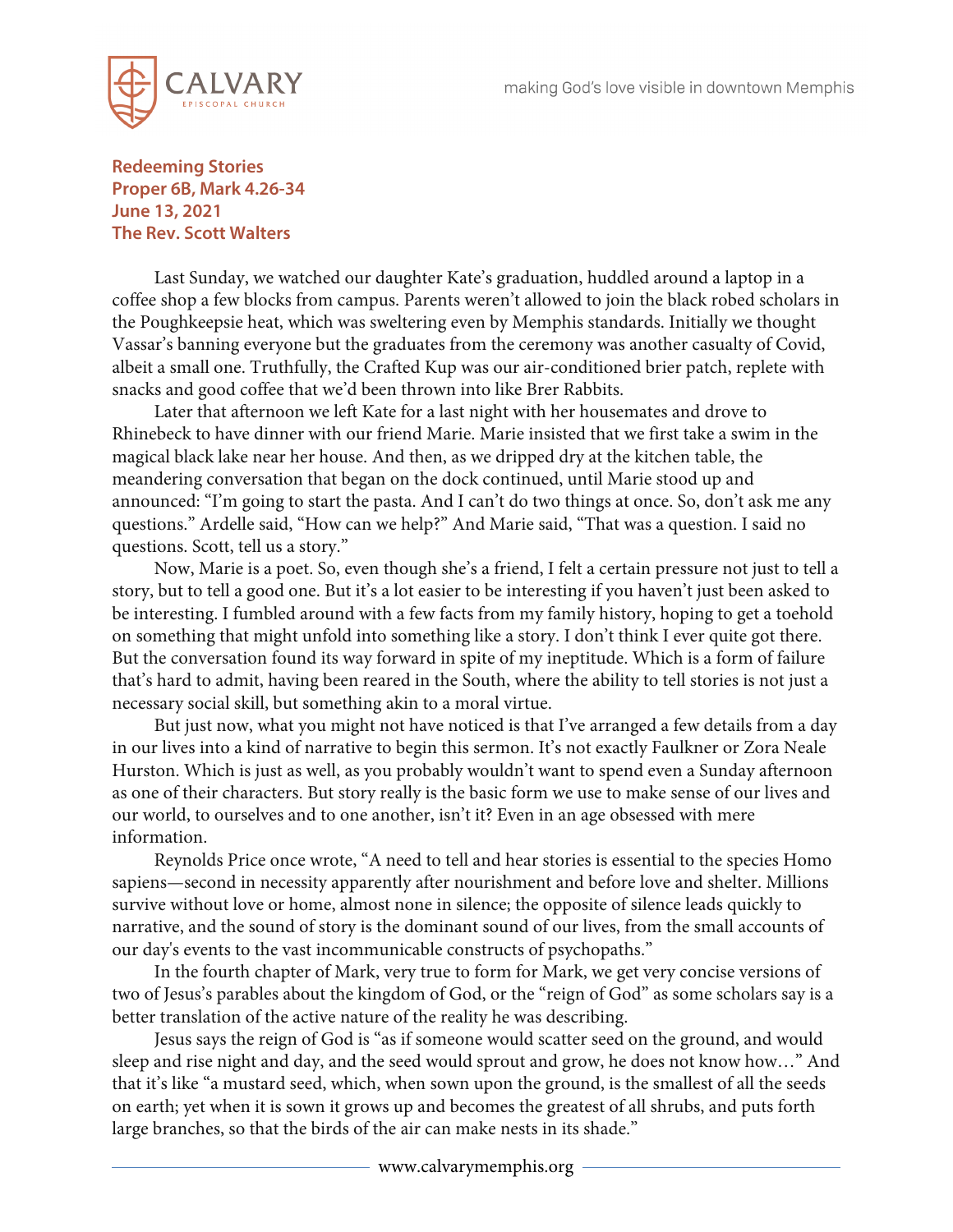And then Mark tells us that "With many such parables [Jesus] spoke the word to them, as they were able to hear it; he did not speak to them *except* in parables, but he explained everything in private to his disciples."

In other words, the language Jesus used to proclaim the essence of what he was called to proclaim, was not the language of science or of philosophy. It was not the language of history and definitely not the language of theology. He spoke the word only, Mark tells us carefully, in parables.

So instead of a theological system or political agenda, Jesus gives us a farmer sowing seed, sleeping and rising, and grain coming up from the earth. He gives us a mustard seed growing up into branches large enough for the birds of the air to make nests in their shade. And I'd bet my entire collection of CliffsNotes that the question we'd ask Jesus first if he showed up here and started in with his stories would be, "OK. But what's the point?"

Now, our gospel reading ends with the suggestion that he gave the real skinny to his disciples in private. But if you read the whole of Mark's gospel, you will not find Jesus's disciples to be a bunch of those hand waving overachievers in your English class who seem to understand every allusion and metaphor in the day's assignment. The disciples were every bit as befuddled as the rest of the people Jesus talked to. Remember, this is the gospel that ends, not with the Ascension or the Great Commission, but with two women running from the empty tomb in terror and amazement.

Mark seems to be telling us that there is not a point that can be extracted from the stories. The point, or the power of Jesus's message is only experienced from *within* the stories. Maybe because, as Flannery O'Connor put it, "A story really isn't any good unless it successfully resists paraphrase." The gospel, according to Mark, can't be paraphrased. It must be entered. Trusted. Experienced. That's how all true stories work.

Yesterday, I met with a group of concerned history teachers from Grizzlies Prep and several other schools. They had asked me to speak about Nathan Bedford Forrest's slave market, which was active on Calvary's block in the mid 19th century. These educators were concerned because the Tennessee legislature has passed a legislation about what they can and cannot teach in their classrooms with regard to the racial history of our country.

I shared some of the historical facts that had been ignored or suppressed when a historical marker about Mr. Forrest's home went up on our block in 1955, a year after Brown v. Board of Education decreed that separate was not equal in the education of Black and white children. I told them that the Tennessee Historical Commission, who had erected the original sign, was not interested in revising the marker when Tim Huebner approached them with research that showed that the "business interests" that made Mr. Forrest wealthy mentioned on that original sign included the buying and selling of human beings.

But what I most wanted the people gathered to hear was how I and so many others were pulled, not into the facts and the statistics of slavery's legacy in our country, but into the *story* of slavery in this country. In this city. Even on this very block.

Some of you were here on the fourth of April three years ago. It was the 50th anniversary of Dr. King's assassination, and Calvary held a service of Remembrance and Reconciliation to acknowledge and confess this part of our history.

At the heart of the liturgy was the reading of the names retrieved by the research of Tim and his students of more than 70 people who'd been bought and sold on our block. Dr. Charles McKinney was scheduled to read first, and I remember clearly that he was running late. Charles